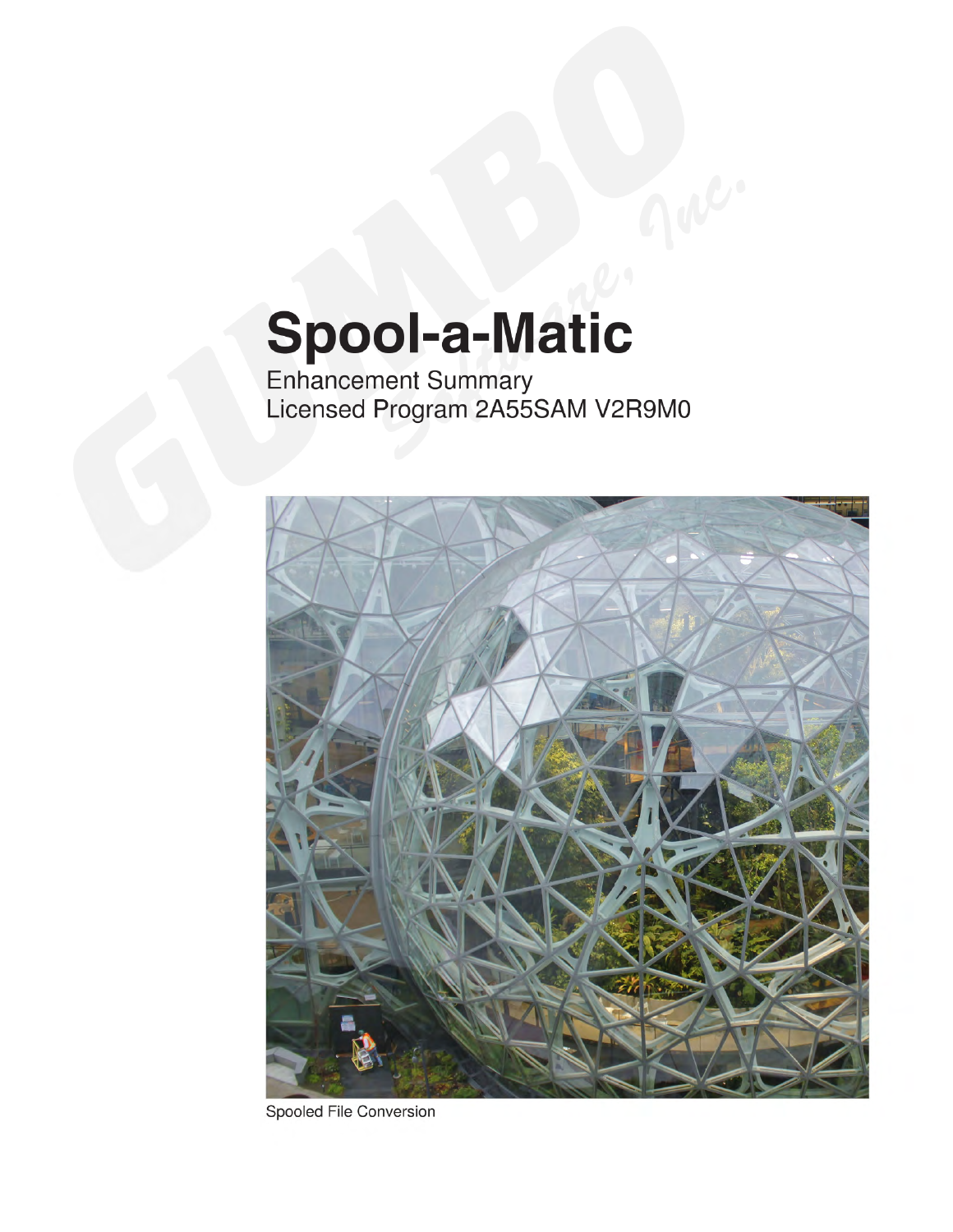# <span id="page-1-0"></span>**Edition**

#### **Eighteenth Edition (January 2020)**

This edition applies to the licensed program Spool‐a‐Matic (Program 2A55SAM), Version 2 Release 9 Modification 0.

This summary is available through option 1 of the SPLAMATIC menu, in PDF format in directory /Gumbo/Proddata/2A55SAM/doc on your system, and on the web at www.gumbo.com

© Copyright Gumbo Software, Inc. 1998, 2019. All Rights Reserved.

Cover image: Amazon Spheres close‐up 2018. Wikimedia Commons original by by SounderBruce.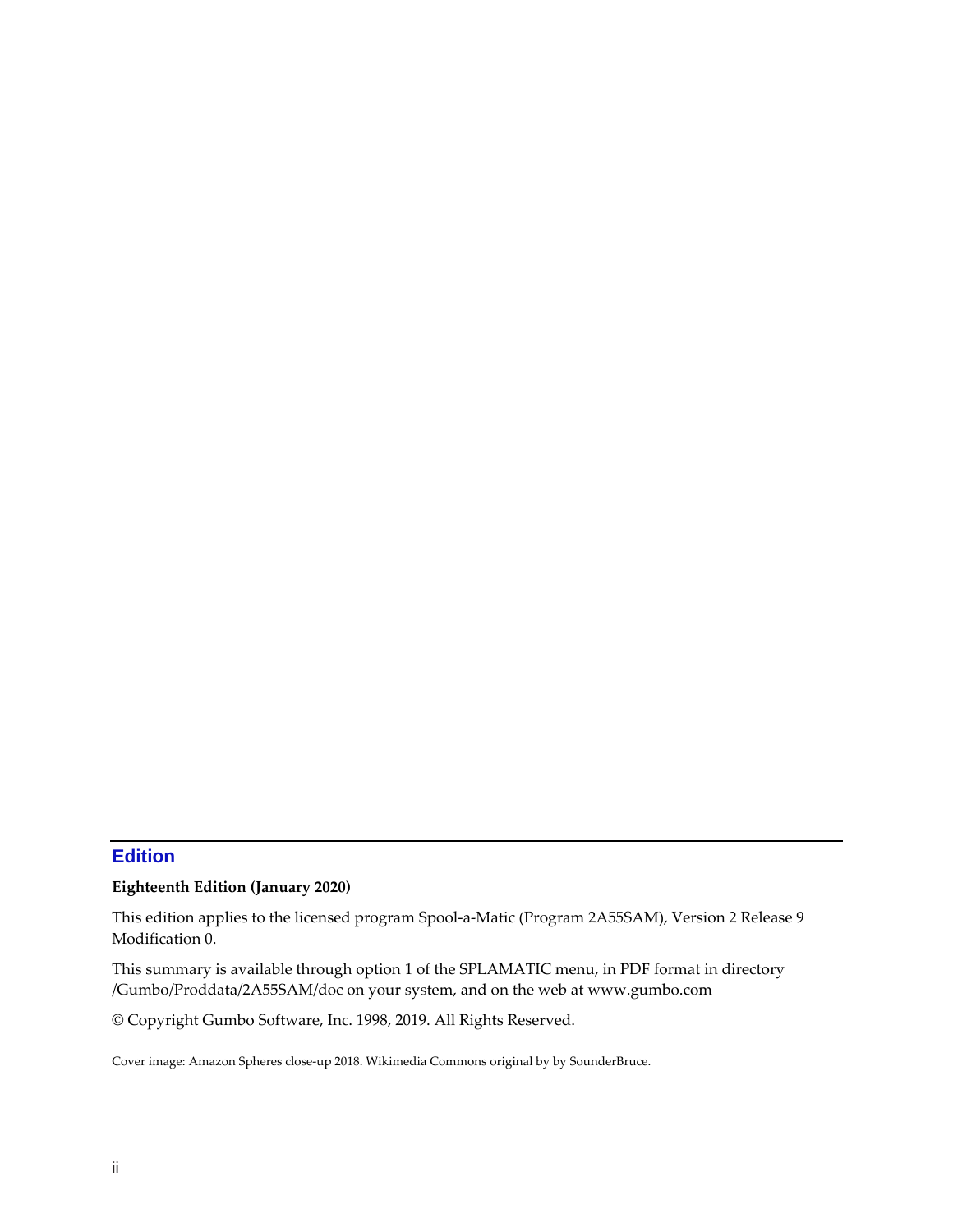# <span id="page-2-0"></span>**Contents**

| Installation Instructions 5            |  |
|----------------------------------------|--|
| <b>Enhancements For Spool-a-Matic</b>  |  |
|                                        |  |
|                                        |  |
| Retrieve Gumbo PTF (RTVGSIPTF) Command |  |
|                                        |  |
|                                        |  |
|                                        |  |
| Source Access Option Added To Menu7    |  |
|                                        |  |
| Retrieve Gumbo PTF (RTVGSIPTF) Command |  |
|                                        |  |
|                                        |  |
|                                        |  |
|                                        |  |
| Final Form Text Generator Changes8     |  |
|                                        |  |
|                                        |  |
| Integrated File System Changes 10      |  |
| Message Environment Changes 10         |  |
|                                        |  |
| Print Data Stream Changes 12           |  |
| Program Distribution Changes12         |  |
| PTOCA Processor Changes12              |  |
|                                        |  |
|                                        |  |
| Conversion Processor Changes13         |  |
|                                        |  |
| Spool Indexing Changes13               |  |
| Space Management Changes13             |  |
|                                        |  |
| Spool Management Changes13             |  |
| Spool User Interface Changes13         |  |
| Text Generation Changes 13             |  |
|                                        |  |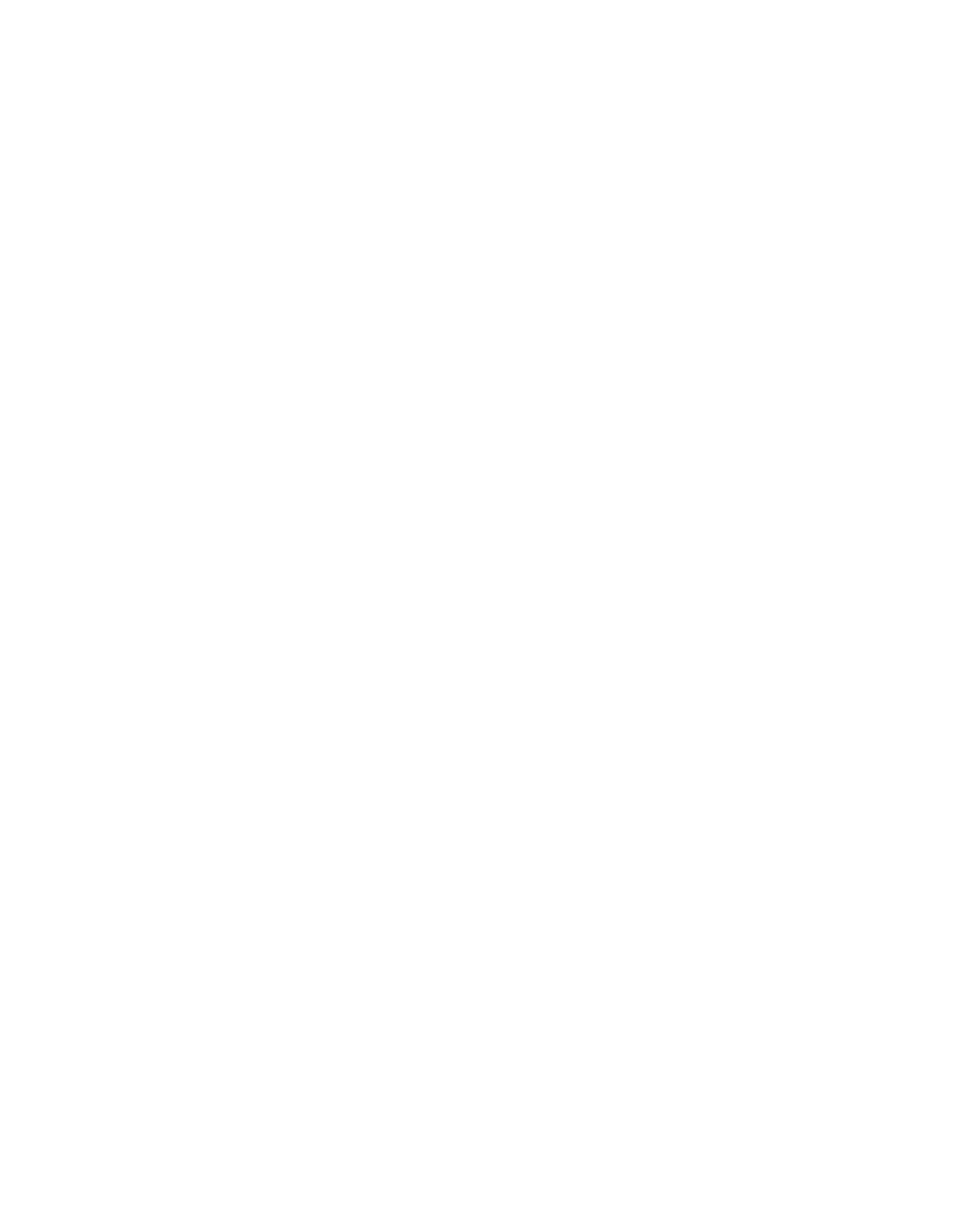# <span id="page-4-0"></span>**Installation Instructions**

Follow these instructions to install Spool‐a‐Matic V2R9M0 on IBM i using physical media or a virtual image:

#### **Prepare**

If you are upgrading a previous release (if Spool-a-Matic is currently installed), perform these steps before installing the software:

- 1. Read the Enhancement Summary to determine if any changes affect your installation.
- 2. Insure that the product is not in use, as the installation process must clear the product's library. This will fail if objects such as menus are in use. If the installation fails, the previous release will be restored.

#### **Install**

**Note:** If you are installing from a save file downloaded as an executable zip (.exe), use the save file specific "readme.htm" instructions included in the download.

- 1. Sign on to the system as the security officer (QSECOFR).
- 2. Verify that your machine is at IBM i V7R3M0 or later by running:

#### WRKLICINF

**Note:** If you are running a version of IBM i earlier than V7R3M0 you cannot install Spool‐a‐Matic V2R9M0 on your machine. You must install an earlier version of Spool-a-Matic or upgrade the operating system.

3. Verify that user domain objects are allowed in the libraries SPLAMATIC and QSRV, by running:

WRKSYSVAL SYSVAL(QALWUSRDMN)

Take option 5 to display the value. If the value is not \*ALL, use option 2 to add libraries SPLAMATIC and QSRV to the list of libraries where user domain objects are allowed.

**Note:** QSRV is required to correctly process PTFs when they are loaded and applied.

4. Insure that IBM i will be able to verify the signatures that we apply to our product's objects by installing our Signing Certificate and Root CA Certificate using Digital Certificate Manager. Alternately, insure that signature verification will not prevent the restore operation by running:

#### WRKSYSVAL SYSVAL(QVFYOBJRST)

Take option 5 to display the value. If the value is 3 or higher, use option 2 to temporarily change the value to 1.

- 5. Mount the physical media or virtual image on the appropriate device.
- 6. Submit the Restore Licensed Program (RSTLICPGM) command to batch: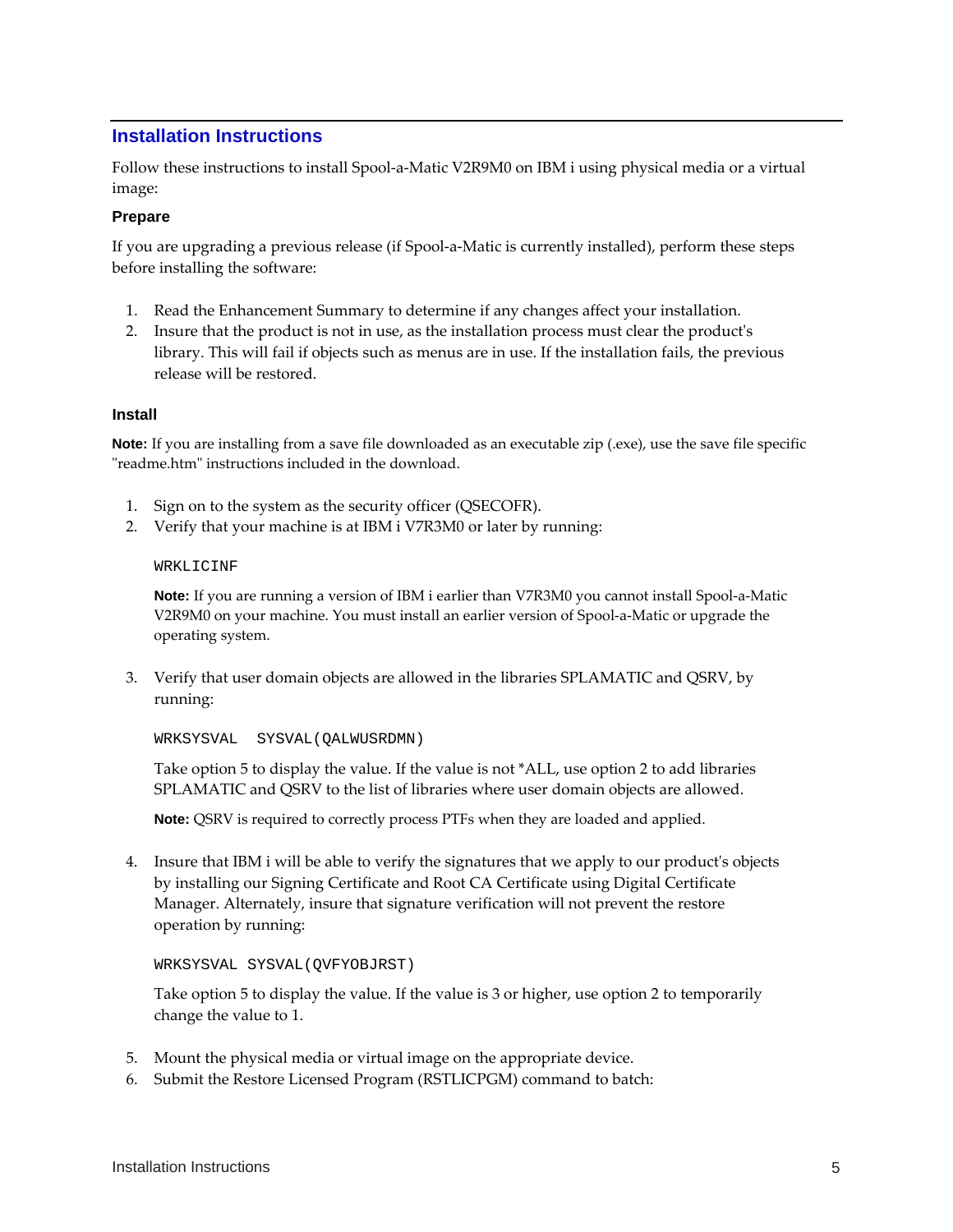RSTLICPGM LICPGM(2A55SAM) DEV(device-name) LNG(2924)

**Note:** Where "device-name" is the device where the media or image was mounted and is usually OPT01.

**Note:** During the restore operation, the system operator message queue may receive inquiry message CPA3DE4 "Directory not registered. (C G)". Unless you are using a directory naming convention similar to ours (that is the directory specified in the CPA3DE4ʹs second level text is unrelated to our software), you can safely respond with a "G" to reestablish the relationship between the directory and the product. Typically the message will occur three or four times.

#### **Finish**

When the RSTLICPGM command completes, library SPLAMATIC and directory ʹ/Gumbo/ProdData/2A55SAMʹ contain the new software. To complete the installation:

1. If you have an Authorization or Instructions letter with your permanent authorization code, enter the code now.

**Note:** Spool-a-Matic automatically grants 30 days usage for new installs or 90 days usage for release upgrades.

2. Retrieve the current cumulative Spool-a-Matic PTF package by running the following command:

SPLAMATIC/RTVGSIPTF

**Note:** *GUMBO* recommends downloading the current cumulative PTF package after installing the software.

- 3. Visit our PTF page at www.gumbo.com and check the **Additional IBM i PTF Information** section for IBM PTFs you may need to install.
- 4. You can access the Spool‐a‐Matic menu by running the following command:
	- GO MENU(SPLAMATIC/SPLAMATIC)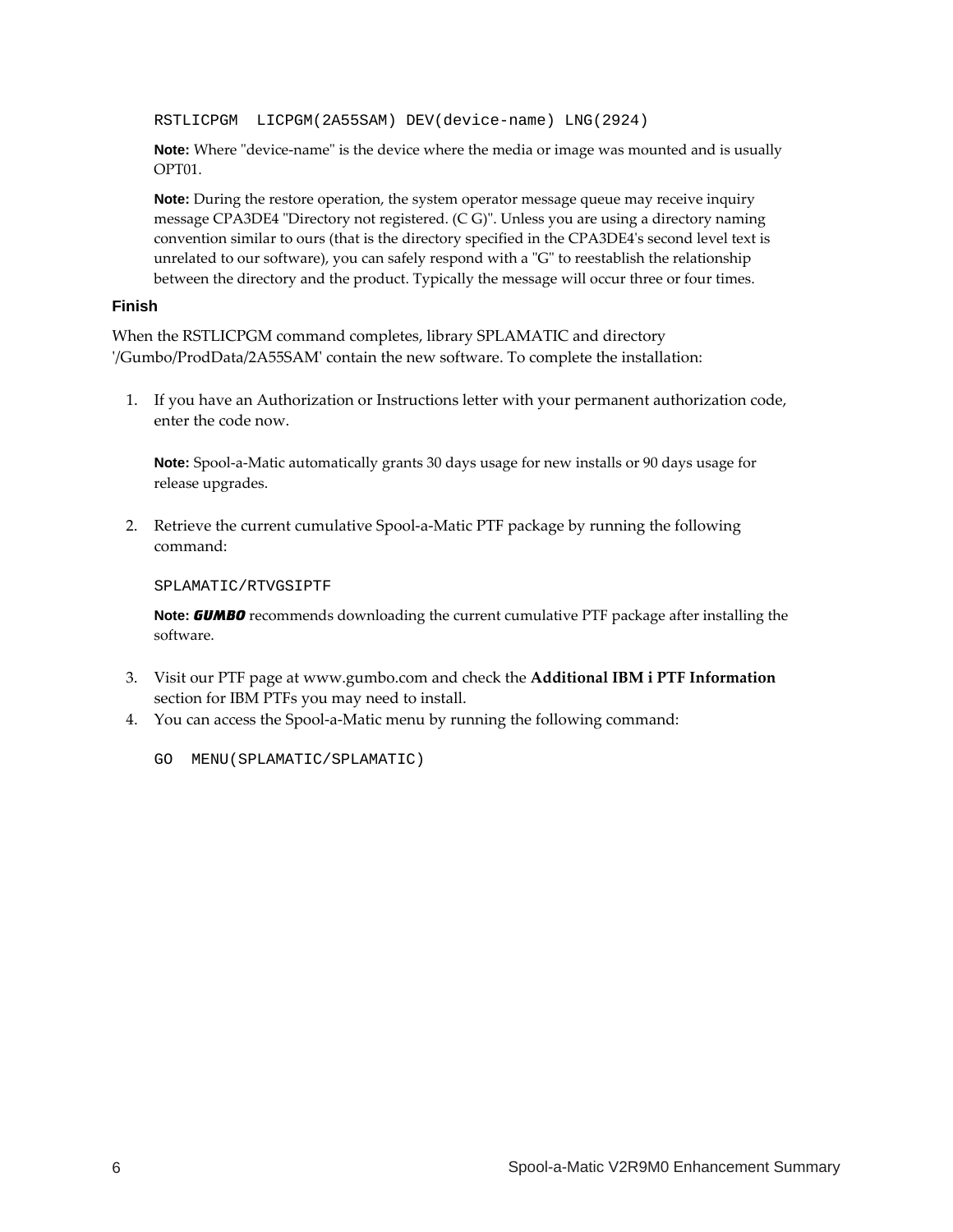# <span id="page-6-0"></span>**Enhancements For Spool-a-Matic V2R9M0**

#### <span id="page-6-1"></span>**What's In This Section**

This section provides information on Spool‐a‐Matic enhancements for release V2R9M0, notes any customer code implications by marking them with a **COMPATIBILITY WARNING**, and describes where to find more information when applicable.

# <span id="page-6-2"></span>**Retrieve Gumbo PTF (RTVGSIPTF) Command Updated COMPATIBILITY WARNING**

Previously, the Retrieve Gumbo PTF (RTVGSIPTF) command supported downloading PTFs using the FTP protocol. With this release FTP support is removed.

HTTP is now the only protocol for PTF retrieval. If your network restricts HTTP access or if a proxy is required for HTTP access the RTVGSIPTF command will fail. If a proxy is required you must fill in the PROXY() parameter.

The protocol PROTOCOL() parameter remains to provide backward compatibility with existing customer programs. If PROTOCOL(\*FTP) is specified, a message is issued, and HTTP is used to communicate with the PTF server.

#### <span id="page-6-3"></span>**Update Sample Program**

Spooled File User Defined Option Program (SPLSAMOPT) was update to include creation date, creation time, and system name. A monitor was added to catch command cancel.

# <span id="page-6-4"></span>**PAGSLT() Enabled**

Missing internal load rendered PAGSLT() ineffective.

#### <span id="page-6-5"></span>**Source Access Option Added To Menu**

Spool-a-Matic menu option 71 was added to provide access to examples and source code included in the product.

#### <span id="page-6-6"></span>**New Barcode Support**

PDF support has been added for the following barcodes and barcode modifiers:

| Name (ID)-Mod      | <b>Description</b>                  |
|--------------------|-------------------------------------|
| CODE128 (17)-03    | UCC/EAN 128                         |
| CODE128 (17)-04    | UCC/EAN 128 and GS1-128             |
| CODE128 (17)-05    | <b>USPS Intelligent Container</b>   |
| DATABAR (36)-11    | <b>GS1 DATABAR EXPANDED</b>         |
| DATABAR (36)-12:1B | <b>GS1 DATABAR EXPANDED STACKED</b> |
| MAILMARK (37)-00   | Royal Mail Mailmark TYPE-C          |
| MAILMARK (37)-01   | Royal Mail Mailmark TYPE-L          |

#### <span id="page-6-7"></span>**Retrieve Gumbo PTF (RTVGSIPTF) Command Updated**

Previously, the Retrieve Gumbo PTF (RTVGSIPTF) command downloaded PTFs using the FTP protocol. Now RTVGSIPTF uses HTTP. Additionally, RTVGSIPTF can access the PTF server through a proxy server, if required by your network, using the new PROXY() parameter.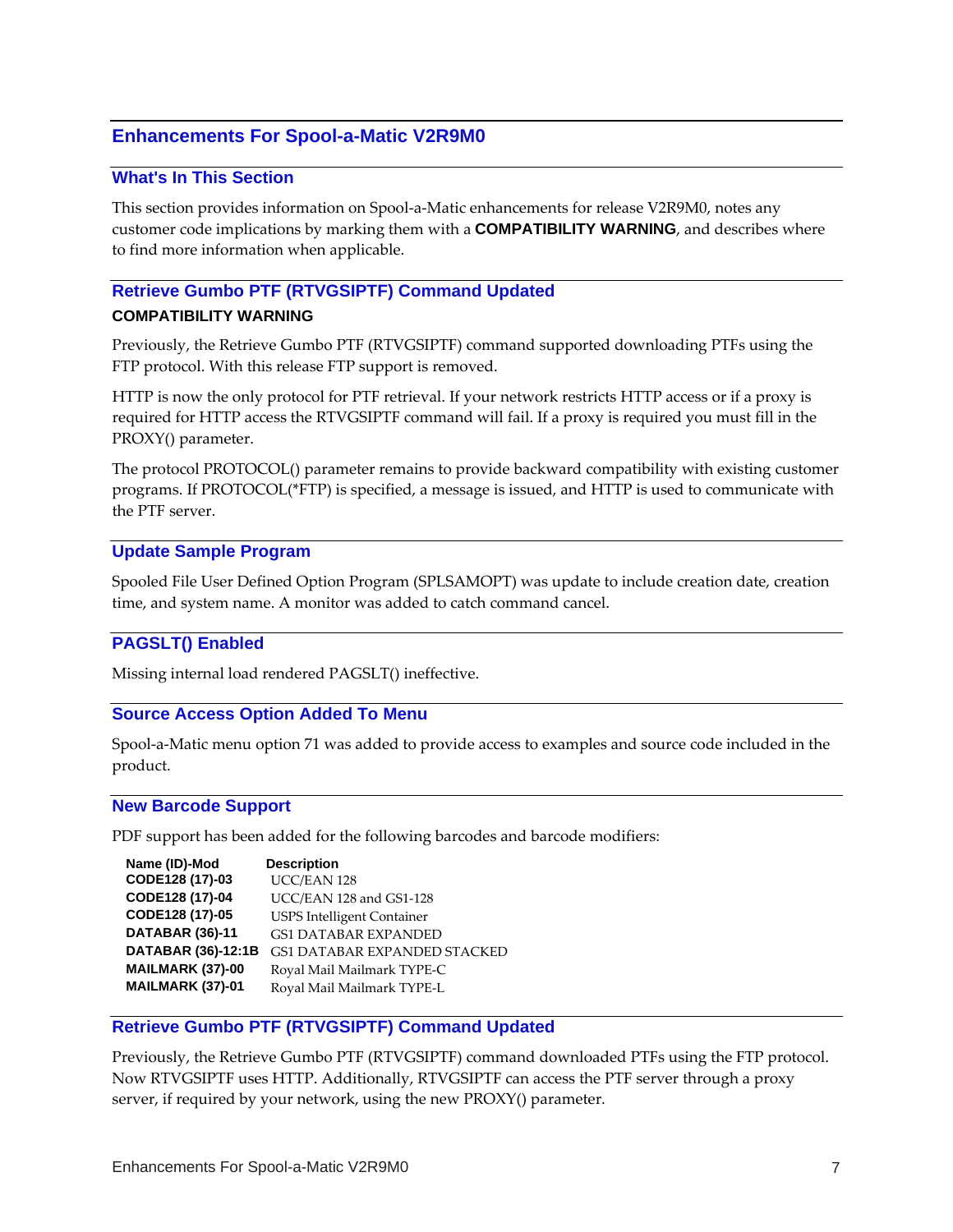We anticipate that some installations' networks will have problems accessing the PTF server over HTTP. On a temporary basis, RTVGSIPTF has introduced a PROTOCOL() parameter that allows you to switch back to the old FTP behavior while correcting problems with HTTP service. This parameter will ultimately be removed along with support for FTP as a transport mechanism.

## **COMPATIBILITY WARNING**

HTTP is now the default protocol for PTF retrieval. If your network restricts HTTP access or if a proxy is required for HTTP access the RTVGSIPTF command will fail. If a proxy is required you must fill in the PROXY() parameter. Otherwise you will have to specify PROTOCOL(\*FTP) while you resolve problems with HTTP access on your network.

# <span id="page-7-0"></span>**Spool Interface Rewritten**

Our WRKGSISPLF and WRKGSIOUTQ commands have been rewritten to employ newer and speedier APIs from IBM. They now more closely emulate the IBM analogues. Performance improvement is particularly noticeable with very large lists. See additional enhancements listed below.

# <span id="page-7-1"></span>**AFP Processor Changes**

- EXTAFPRSC miscalculated buffering leading to duplicate data in extracted resource.
- EXTAFPRSC was being fooled by a name containing all blanks resulting in IFS1001 3014. Now a blank name isn't used as the resource's name.

# <span id="page-7-2"></span>**Encryption Changes**

 Replaced RSA MD5 implementation with IBMʹs built‐in API, removing RSA copyright statements and acknowledgements. The productʹs Export Control Classification Number (ECCN) remains EAR99‐NLR i.e. innocuous and exportable anywhere.

# <span id="page-7-3"></span>**Final Form Text Generator Changes**

 Uninitialized pointer can cause MCH3601 during error clean up under some failure scenarios. Clean up is left incomplete.

# <span id="page-7-4"></span>**Font Processor Changes**

- We were issuing diagnostic messages for each page when a spooled file specified a non‐ standard coded font and the coded font could not be found on the system. Messages are now only issued once per spooled file.
- X0ABCD no longer used as a default DBCS font.
- Now substitute Courier FGID of correct size for Symbol FGIDs: 8 > 11, 30 > 11, 80 > 75, 225 > 223.
- Avoid \*FGID alternative character set substitution from system table.
- When \*FGIDs were imbedded and when font internal height and external height disagreed, font height was correct on the first page only. The problem is corrected.
- Type 1 font resolution now strips marker fields from the font program resulting in a pure pfb. This resolves a complaint from more recent PDF/A validators such as veraPDF,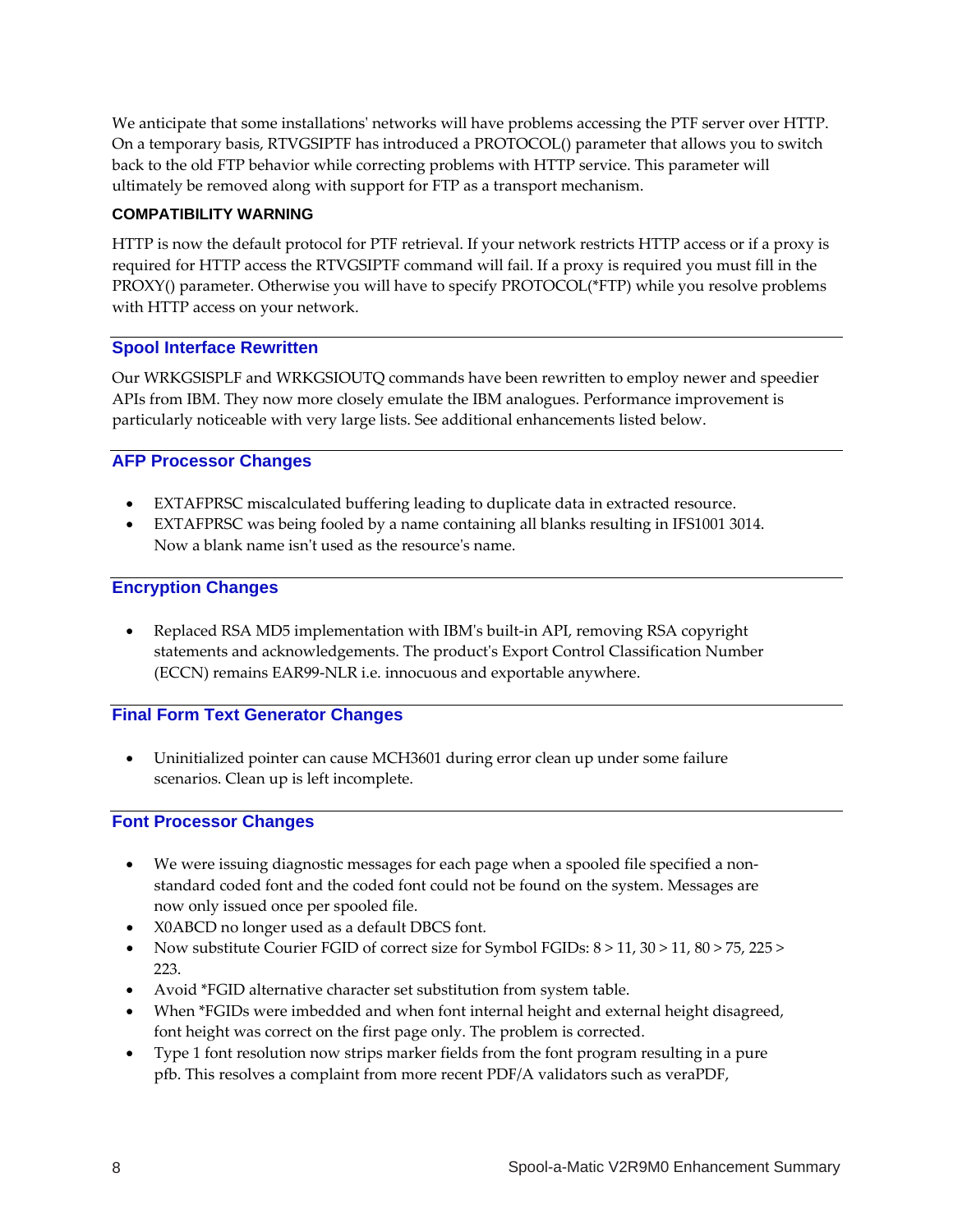- There is a naming discrepancy between IBM and Adobe regarding the mu/micro glyph. This caused the character to non‐display in some circumstances. We have standardized on Adobe's view and the discrepancy is resolved.
- Incorrect character positioning could occur when imbedding \*AUTO was used along with text relative positioning \*EXACT or \*EXACTMOD.
- Removed definition for font X0ABCD from internal font tables. This was an old work around that is no longer needed and gives incorrect results in some instances.
- This version of the font component ended, prematurely, reliance on source CCSID for font processing. Now source CCSID is again used as a last resort when font processing can't find any other means of determining CCSID. This primarily affects DBCS spooled files.
- Font processing is enhanced to parse and use information contained in font resources on the system and only referencing internal tables if the resource can't be found or if the resource doesn't contain the needed information.
- An internal change was made to avoid font resolution until the time information is needed, if ever.
- New export to allow retrieval of a font's Baseline Offset Default value.
- Update Baseline Offset Default retrieval to use FND Nominal Height if it is larger than Baseline Extent Max.
- Length and positioning were miscalculated for DBCS characters when processed in the presence of font resources. The old, correct, behavior has been restored.
- When determining a CCSID for a font based on GCSGID/CPGID fails, an attempt is made to identify a CCSID based on CPGID alone. This restores the previous behavior.
- Unicode map generation during code page \*FNTRSC resolution now suppressed when processing a single byte code page that represents an individual plane of a DBCS cpgid. This removes extraneous conversion failure messages.
- When font resources are substituted for FGID fonts, the resource's notion of size now overrules the GRID specification. This restores the old, correct, behavior.
- When OCRB was specified by FGID(3), an OCRA code page was selected incorrectly. Now OCRB CPGID 2086 is substituted for the CPGID 340 generated into the data stream and the error is avoided.
- Previously when producing unicode mappings when code page \*FNTRSCs were missing from the system, CPGID=37 was used as a default. Now the implied CPGID is used and accuracy increased for non CPGID=37 code pages.
- Test for equal character sets enhanced to look at the underlying \*FNTRSC and not the references, decreasing the number of false negatives.
- Processing enhanced to produce a unicode character map even in the absence of a code page \*FNTRSC object.
- New export allows retrieval of a font stack entryʹs opinion on the current effective ccsid.

# <span id="page-8-0"></span>**FreeType Changes**

Update FreeType 2 code base from version 2.3.5 to version 2.6.2.

# <span id="page-8-1"></span>**HTML Generator Changes**

 $\bullet$  Built in css changed from tr { float: left; } to tr { float: none; } to yield uniform "page" sizes during display.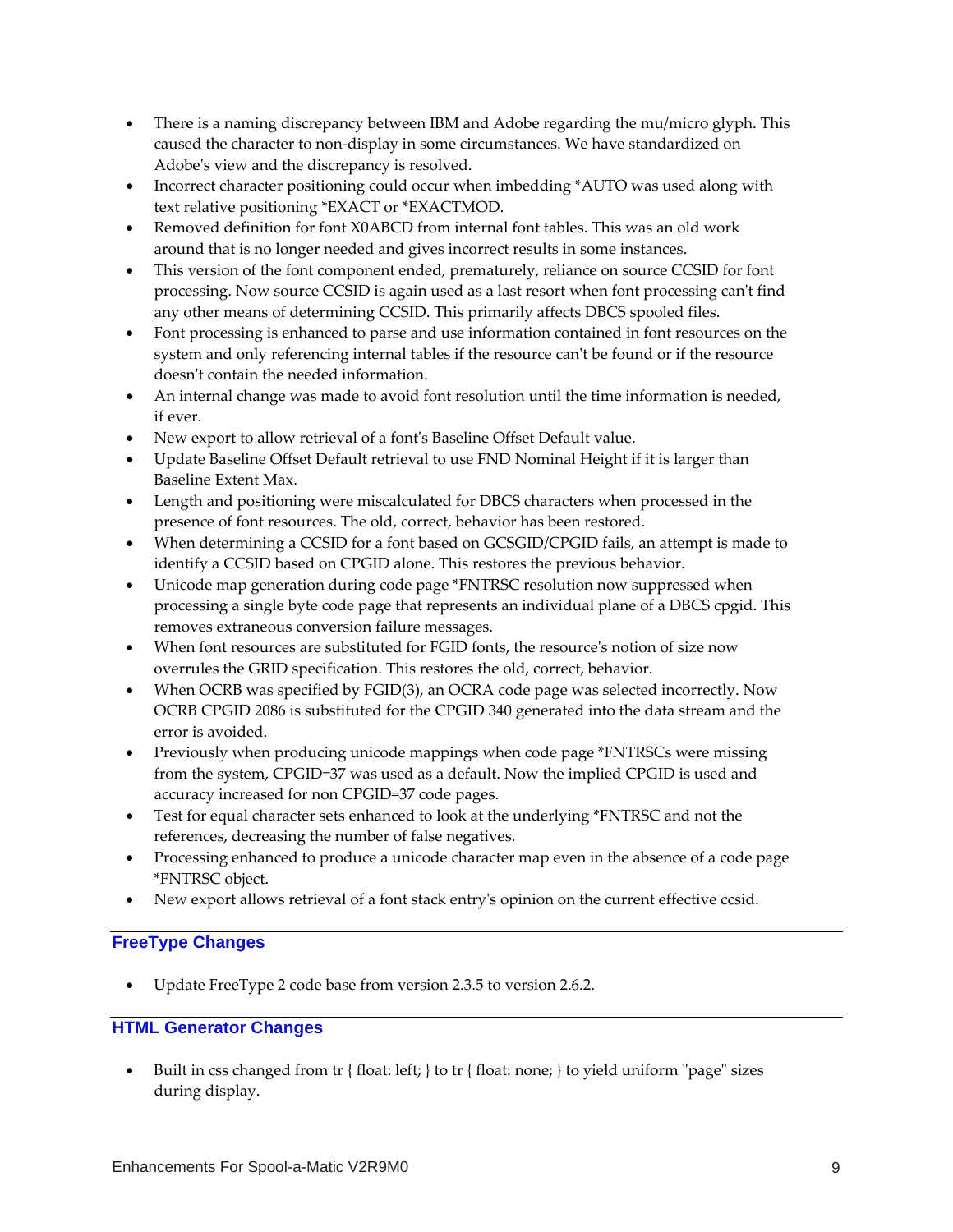- Support for \*AFPDS print data streams added.
- \*HTMLxxx transforms now support out of sequence data in a print data stream.
- \*HTMLxxx transforms now support mixed CCSID data in a print data stream. The specified source CCSID is used as a default value.
- \*HTMLxxx transforms now support complex over printing of DBCS data as well as other enhancements to overlap resolution.

# <span id="page-9-0"></span>**Integrated File System Changes**

- New function to open (create) a file based on CCSID instead of CPGID added. This facilitates control over the created fileʹs CCSID attribute.
- Glob (wildcard) processing was being too picky, only finding stream files in pure directories. Processing now correctly handles all Integrated File System objects including documents and folders.
- Potential memory leak under error conditions removed from glob processing.
- New internal version V1R5M0 of service program created to position for future enhancements.
- New functions to perform glob (wildcard) processing added.

#### <span id="page-9-1"></span>**Message Environment Changes**

 New export allows on the fly tuning of an existing message environmentʹs diagnostic message delivery.

# <span id="page-9-2"></span>**PDF Generator Changes**

- Erroneous message ID PDF0066 issued in all cases when \*PDF\* transforms specified.
- C/J/K DBCS fonts were too large after COR was applied and overlapped vertically. Sizing is corrected and overlap removed.
- C/J/K SBCS CCSIDs now converted correctly and presented with Adobe Asian Fonts.
- Buffer overflow exposure removed for barcodes:

| Name (ID)             | <b>Description</b>       |
|-----------------------|--------------------------|
| CODE128 (17)          | UCC/EAN 128              |
| <b>RM4SCC (26)</b>    | Royal Mail               |
| <b>DUTCHKIX (26)</b>  | Dutch KIX                |
| <b>JPBC (27)</b>      | Japan Postal             |
| <b>AP4SCC (31)</b>    | Australian Post          |
| CODE93 (33)           | Code 93                  |
| <b>INTELMAIL (34)</b> | Intelligent Mail Barcode |
| DATABAR (36)          | GS1-DataBar              |

- Eliminated duplicate encoding, differences, and widths font information in generated file.
- Added new \*PREBLEND32RGB PDF image process blending (PDFIMGPBL) special value. With it 32 bit CMYK images are rendered with a RGB color model in the generated pdf. This can improve the appearance of an image.
- \*PREBLEND32RGB enabled on CHGSAMDFT command.
- Document string processing was enhanced. If conversion of data to Adobe's document string encoding would result in an incorrect or invalid string, the string is converted to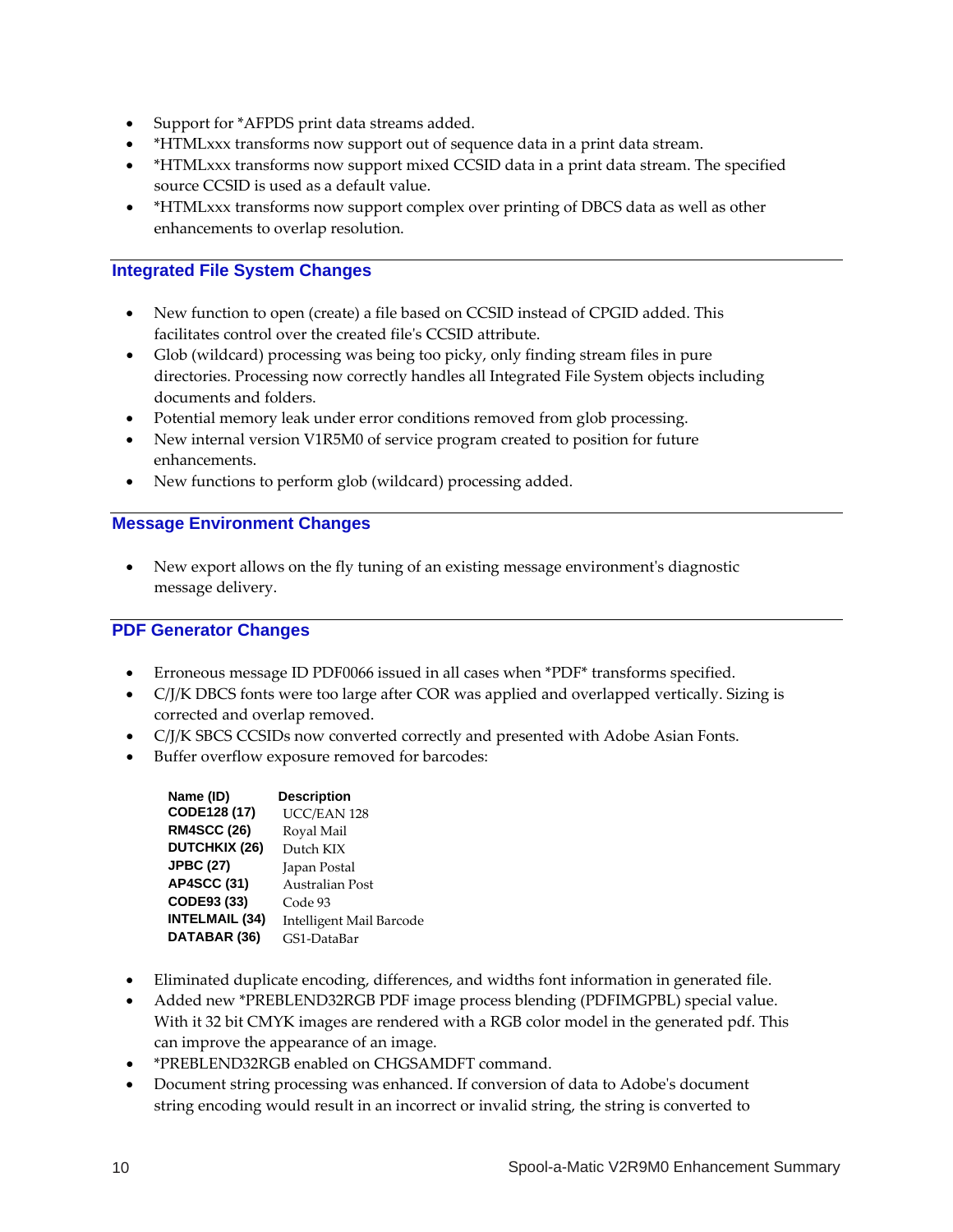unicode instead. This corrects for rare and unlikely problems. For example, if a non-breaking space (x41) was included in the subject, it would display as a euro symbol.

- Internal DBCS font mapping table corrected and expanded to include all CCSIDs that map to Adobe built‐in Asian fonts. CCSIDs 290, 833, 836, 1027, 1364, 1399, 4930, 4933, 5123, 13121, 13124, 16684, 28709 were added and now AFPDS data in these CCSIDs correctly map to the appropriate built‐in.
- Appleʹs PDF viewer chokes when \*V5 encryption is specified. Their viewer shows a blank page because they are expecting an optional length value which, being optional, we didn't include. The length value is now included and 256AES encrypted files display without issue.
- PDF/A file validation was failing for files that contained bookmarks and for files produced with TXTRELPOS(\*EXACTMOD) when \*TYPE3 fonts were used. These now validate.
- Previously underscoring was accomplished by 'printing' the underscore character (\_). This method could produce length oddities. Underscoring has been re-implemented as a graphic line with improved start and stop accuracy.
- Certain raster fonts (ex. C0S0CR12) contain a discrepancy between the stated point size and the ʹBaseline offset defaultʹ value. Sizing an Adobe builtin font using point size gave a result that was 'too small'. When the values diverge we now use 'Baseline offset default' to calculate size for the builtin giving results that better approximate the printed page.
- Missing resource messages generated during processing limited to 12.
- Internal changes allow a print data streamʹs contents to determine when DBCS processing is required to correctly render a spooled file. Previously processing was driven by the target CCSID specified on the command.
- Internal table mapping CCSID to Adobe Asian font name expanded to include SBCS CCSIDs used in ES 1301 mixed single and double byte CCSIDs.
- Text relative positioning \*EXACTMOD was incorrectly treated as \*EXACT when fonts were imbedded. The old, correct, behavior is restored.
- Font encoding when code page \*FNTRSCs are missing from the system is enhanced. Previously a missing code page \*FNTRSC was assumed to be CPGID=37 which gave erroneous results on non‐US systems.
- Barcode processing enhanced:
	- o CODE93 now supported.
	- o DATABAR(GS1) now supported, except expanded Tye3 GS1.
	- o Interleaved 2‐of‐5 now supports modifiers 0x03 and 0x04 (Bearer Bars).
	- o DDS \*SWIDTH(symbol\_width) parameter now supported.
	- o Print emulation switched from IPDS to HPT resulting in slightly smaller barcodes.
- Barcode support has been extended to include QR Code.
- Previously PDFFNTIMB(\*FGID) looked for font resources in a list derived from the as shipped system font table. If no match was found, nothing was imbedded. Now if no match is found, Type 1 fonts present on every system are used. A font is always imbedded.
- Previously multiple copies of a font imbedded for an FGID or for PDF/A might be included unnecessarily. Multiples are now avoided.
- Incorrect data in an internal Intelligent Mail table resulted in invalid barcodes being generated something like 1.5% of the time.
- Inadvertent trimming of odd length single byte character strings within CJK double byte \*SCS spooled files has been corrected.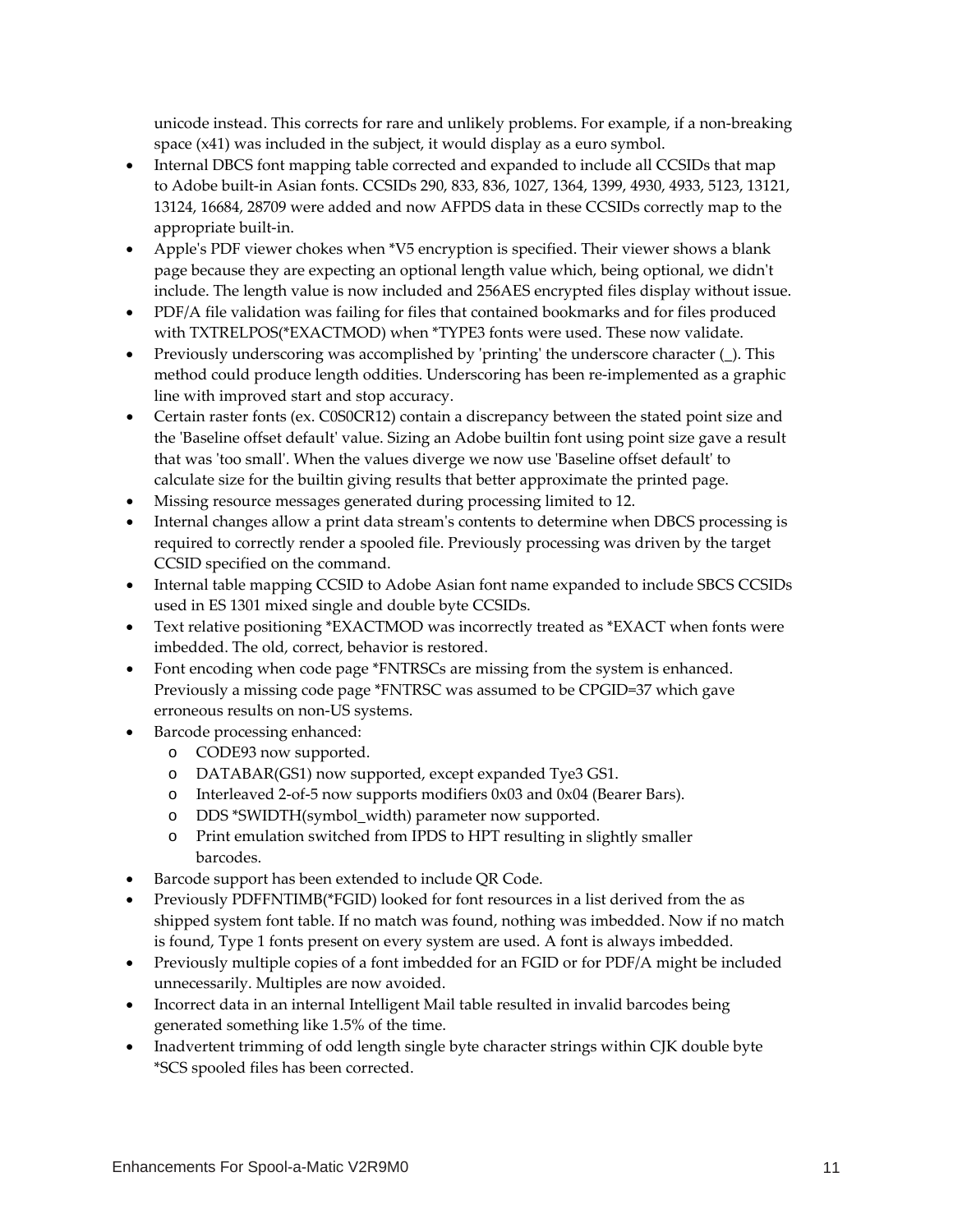## <span id="page-11-0"></span>**Print Data Stream Changes**

- New export added to improve space/memory management between service program and clients.
- Page buffering enhanced to handle DBCS data with encoding schemes other than x1301.
- Uninitialized variable causes \*TXTxxx conversion failure when splitting the spooled file with PAGDTA() parameter.
- Internal modifications to increase modularity.
- Page buffer concept and supporting functions added. Page buffers allow out of sequence print data to be processed correctly by sequence oriented transforms such as txt, html, etc.

# <span id="page-11-1"></span>**Program Distribution Changes**

- Added field fix manager processing to delete resolved font resource users spaces, if requested by a PTF, in order to force regeneration.
- RTVGSIPTF anonymous FTP logon updated to include @gumbo.com.
- A new object signing certificate, to replace the previously used and expiring one, was placed into service on our development systems. If you are using CHKOBJITG to verify the integrity of objects in our software, load the new certificate into the \*SIGNATUREVERIFICATION certificate store.

# <span id="page-11-2"></span>**PTOCA Processor Changes**

 Added processing and macros to track and return start and end positions for overstrike and underscore.

#### <span id="page-11-3"></span>**qrencode Changes**

 Initial build. Portions of the Libqrencode 3.9.0 library have been compiled into a service program to generate QR Code barcodes. Libqrencode is a C library for encoding data in a QR Code symbol, a kind of 2D symbology that can be scanned by handy terminals such as a mobile phone with CCD. The capacity of QR Code is up to 7000 digits or 4000 characters, and is highly robust.

Libqrencode supports QR Code model 2, described in JIS (Japanese Industrial Standards) X0510:2004 or ISO/IEC 18004.

Due to the range of implementer choices provided in the QR Code standard (JIS X0510:2004 or ISO/IEC 18004), the symbols generated by Libqrencode and IBM i are not identical square for square even though they provide identical output from a scanner.

### <span id="page-11-4"></span>**RTF Generator Changes**

- Support for \*AFPDS print data streams added.
- \*RTFxxx transforms now support out of sequence data in a print data stream.
- \*RTFxxx transforms now support mixed CCSID data in a print data stream. The specified source CCSID is used as a default value.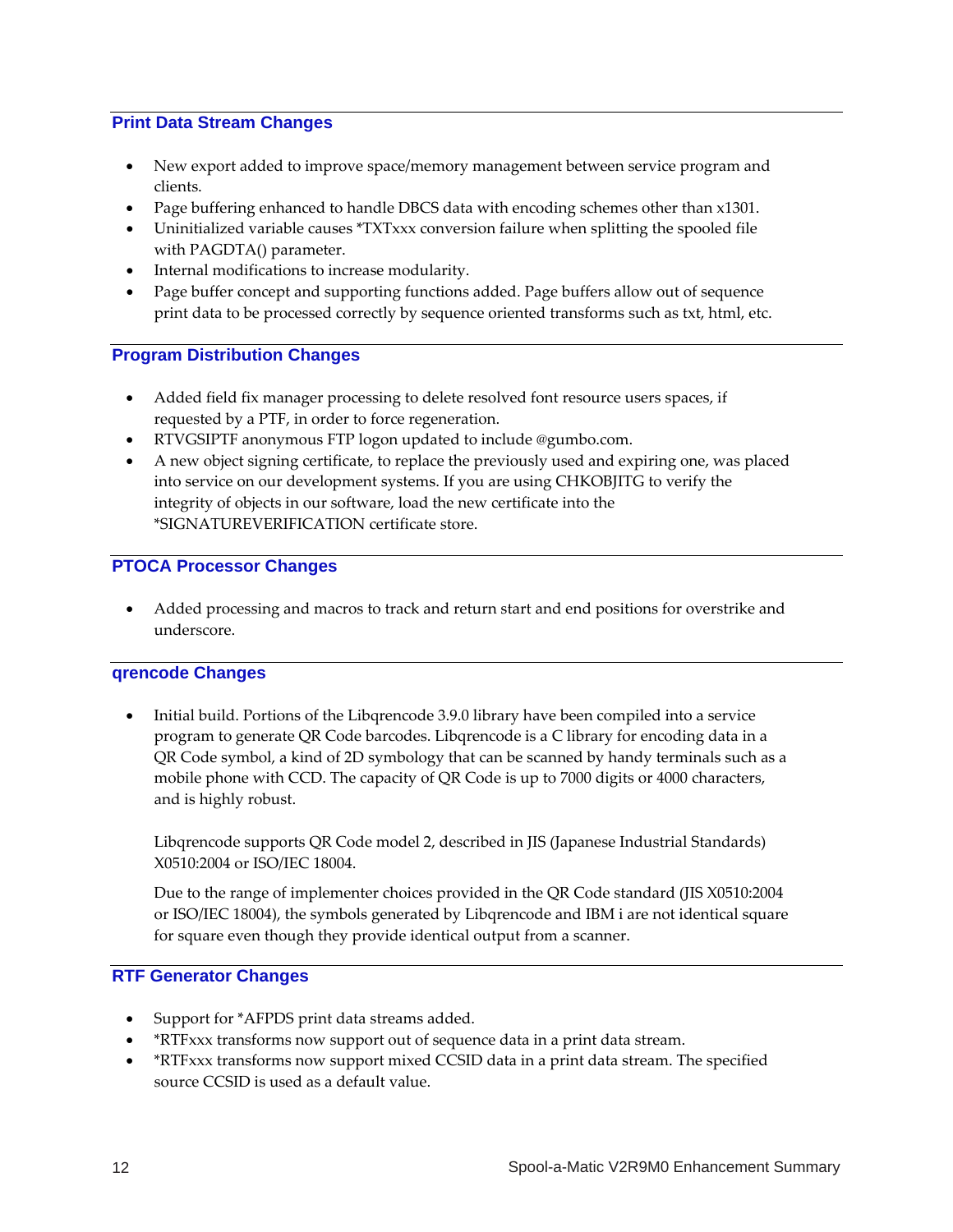- \*RTFxxx transforms now support complex over printing of DBCS data as well as other enhancements to overlap resolution.
- \*RTFxxx transforms can now target CCSID \*UNICODE and \*UTF8.

#### <span id="page-12-0"></span>**Conversion Processor Changes**

- Spooled file delete was missing system name and date/time selection processing causing failed delete on systems with wrapped job numbers. The error is corrected.
- Update conversion to enable \*AFPDS processing by \*HTMxxx and \*RTFxxx transforms.
- New text transform, \*TXTNONBLANK, has been added. The transform compresses out all lines containing only white space. This processing is similar to that of IBM i and i Access.

#### <span id="page-12-1"></span>**SCS Processor Changes**

 Invalid channel number in SCS control VCS (vertical channel select) was treated as a fatal error. Now the control is ignored and processing continues.

# <span id="page-12-2"></span>**Spool Indexing Changes**

 Two new parameters, JOBSYSNAME() and CRTDATE(), have been added to the DMPIP, DSPPSGDTA and RTVPAGDTA commands. These have the same meaning and usage as those found on IBMʹs spooled file related commands and allow you to select specific spooled files when file/job/user/jobnbr/splfnbr are not unique.

#### <span id="page-12-3"></span>**Space Management Changes**

- Free function avoids call to OS when no memory to free.
- New String Space functions SpcSspGetNextVs2() and SpcSspLoadCurrentVs2() added.

#### <span id="page-12-4"></span>**Spool File Changes**

Added system name and create date/time to delete function.

#### <span id="page-12-5"></span>**Spool Management Changes**

CRTSPLSAVF command now saves QCHRIDCTL system value.

## <span id="page-12-6"></span>**Spool User Interface Changes**

 Selection check at the wrong point in the code resulted in poor performance on systems with many spooled files.

### <span id="page-12-7"></span>**Text Generation Changes**

 \*TXTxxx conversions now correctly process \*FORMDEF print resources and correctly apply text suppression for \*AFPDS spooled files. Previously text suppression was ignored and all text appeared in the generated output.